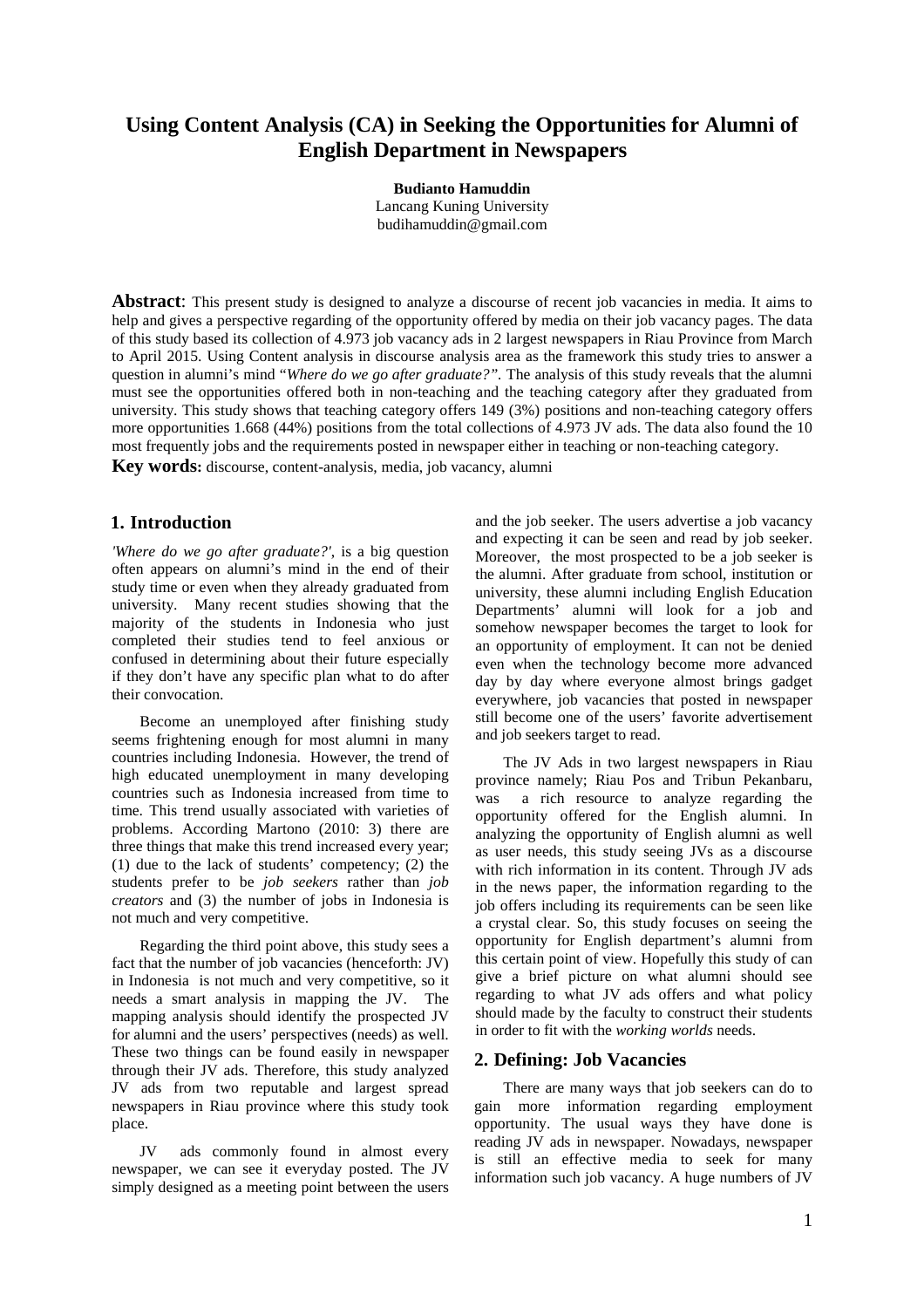advertisements in a specific period of time in newspaper seem interesting as corpus to analyze in discourse analysis perspectives. Advertisement, according to Kasali (1992:9) is a part of promotion mix, where promotion mix was a part of marketing mix. Therefore, advertisement can be defined as a message offering a product addressed to the society or specific readers through a media. Furthermore, as a part of marketing mix communication, it has a different aim from others aim in marketing mix which is the part of communicating mix about employments offered to public from certain company.

In a day, there could be hundreds or thousands of job advertisements posted in the newspapers. However, this is still not enough to covers the job seekers. It is more because the quantity of job seekers higher than the vacancies offered or the specific vacancy that needs specific competencies and this is only can seeks by a limited numbers of job seekers. In sociological perspectives, we can see the advertisement, shared various information such as position of working was offered or needed. If we explore more, we can see the numbers of advertisements, we will see the another information such as requirements or the qualification education(degree, major, GPA), skills or others additional qualification. Nevertheless, provisions, salary, and others either it addressed to certain society/specific readers or are offered to public. The most important thing regarding to this study is many of it, clearly seeks for candidate who knows English.

Nowadays, people who are able to speak English are increased, this is more because the world getting globally, therefore English become more important to everyone. The demanding of employee who can communicate in English rises time to time as the consequences. Almost everyday JV advertisements in newspaper seeks for employee required candidate who able to speak English fluent both oral and written. This kind of ads posted by users (e.g; company, institution, either state or private) when they looking for employee, officers, teachers, lecturers, etc. however the ads might have other different requirements based on their needs.

In this study, JV advertisements that seeks for English teacher (teaching) or someone who can speak English but working in non-academic sector (nonteaching) become the corpus of this study. In noneducation sector, the ads usually clearly stated employee who can talk in English fluently. e.g; "fluent in English spoken and written" or "knows how to communicate in English", this kind of ads listed, categorized and analyzed in this study

## **3. Research Design**

This present study using Content Analysis framework in quantitative form of discourse analysis setting toward opportunity offered through JV ads in two

local newspapers in Riau Province, they are Riau Pos and Tribun Pekanbaru. The corpus of this research consists of "Job Vacancy Advertisements" from March to April 2015 (2 months) that indicated offering a position for English alumni. It was listed 61 editions from each newspaper during the period. In total, this study collected 122 editions on both newspapers and coding 4.973 job vacancy ads.

The data collection is documented through three main classification namely, teaching, non-teaching and others. The documentation techniques to simplify this study, however it does not decrease the "opportunity" of the alumni. The content analysis (CA) used with main to classify the categories of JVs namely; teaching and non-teaching category. Moreover CA also helped to knows ten (10) common jobs that offers in both newspapers both in teaching or in non-teaching category as well as ten most important requirements needed by users in that every category.

To limit the huge numbers of job advertisements during the period of data collection onto ideal numbers of corpus. Thus, this research applied various criteria of JV ads selection. Each advertisement that offered job vacancy selected into three (3) JV ads criteria.

## *3.1 Teaching JV ads*

Selected criterion: explicitly needs an English teacher, tutor, and instructor. This kind of JV ads is the domain for teaching and can be can be fulfilled by fresh graduate of English department alumni from Faculty of Education and teacher training.

## *3.2 Non-teaching JV ads*

Selected criterion: JV ads that offers employment opportunity for all majors and with a criteria that can be apply by fresh graduate of English department (not required for a working experience). This study also limited to the JV ads who offered an ideal salary, (the salary should above regional payment) and a positions that has a nice status in the society.

## *3.3 Others*

Selected criterion: JV ads that offers an employment opportunity in the newspaper. however, only for specific major, community or need a special competencies that cannot fullfill or never being taught in the depertment. This kind of JV ads, such as: A job that needs specialized skill or particular major (like: petroleum, enginering, IT, etc.); A job that needs a certain vehicle; Need a working experiences; low salary or low status.

## **4. Findings and Discussion**

Regarding to the JV ads that seems very interest to explore, this study presented the findings and discussion on JV ads taken from two local largest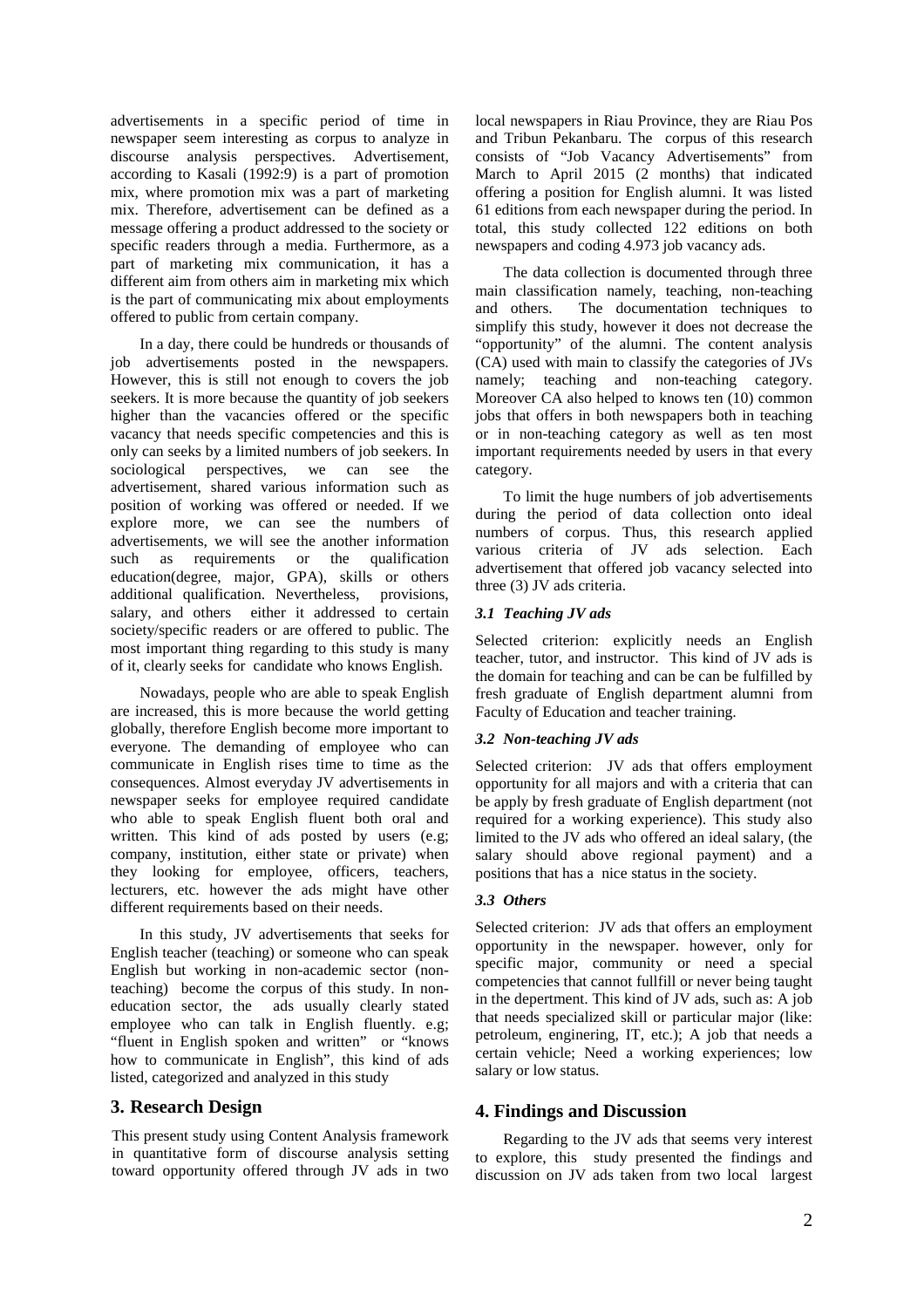newspapers namely Riau Pos newspaper (henceforth: RP) and Tribun Pekanbaru (henceforth: TP) in Riau provence.

#### **4.1 Total of Job Vacancy**

The analysis reveals that there are 4.973 job vacancies advertised from March to April 2015 on these two newspapers. It was listed 2.627 JV ads posted in RP newspaper while TP posted 2.346 JV ads, this is means, even though the quantity of JV ads in RP higher than in TP, both newspaper RP and TP can be used as a reference in seeking for employment opportunity due to the huge numbers of JV ads posted in it. It can be seen at the diagram below :



*Diagram. 4.1: Total of Job Vacancies from March to April 2015*

Diagram 4.1 showed that there were totally 4.973 job vacancies advertised by two different newspapers. This data showed that there was 52.8% JV ads posted in RP and 47.2% by TP. It means both RP and TP can be used as a reference for job seeker to see working opportunities in Riau Province.

The analysis of this research also showed that from period of collecting data (March-April 2015), there were around 4.973 JV ads posted by RP-TP. However not all advertisement which is offered by these two biggest newspaper companies gave a chance and employment opportunity to English alumni because the the majority of JV ads explicitly mention requirement for specific community or it needs a specific skill that can not fulfilled by English alumni (others category JVs).

The diagram below stated that percentage division job area that can neither cannot entered by English graduate.



*Figure 4.2 JV-ads Percentage*

Diagram 4.2 above reveals that only 3% from 4.973 total job vacancy found as an ideal job (teaching English) for English Department alumni. The orientation with linearity to be a teacher or a core of FKIP as a faculty that produce a future teacher seems so minim. This research also reveals the big quantity of JV ads (63.50%) which was not suitable for English graduate because some reasons (specific category, or other specific skill needs). However, this study also found that there is still JV in non teaching that perhaps can be viewed by the alumni of English department. The quantity for the job vacancies in this category is quite big enough (33.50%) as an alternative choice for English department alumni of FKIP especially if the opportunity in teaching category was so competitive and limited

#### **4.2 Kinds of Job Vacancy**

*Teaching:* It was found 149 jobs in teaching category during the period of March-April 2015 that offered by RP and TP, the details presented in the diagram below:



*Diagram 4.3 : Teaching Jobs*

This study found 149 jobs positions in teaching English. Its an ideal and linearity job with the core competence as the English department's alumni to be a teacher. The analysis shows 6 types of English teacher or teaching institutions in this positions. Moreover, the data shows position as an English teacher for kindergarten was found as the highest offers (51) and then followed by position as tutor or instructor of English for course institution or language center (31) during March-April 2015.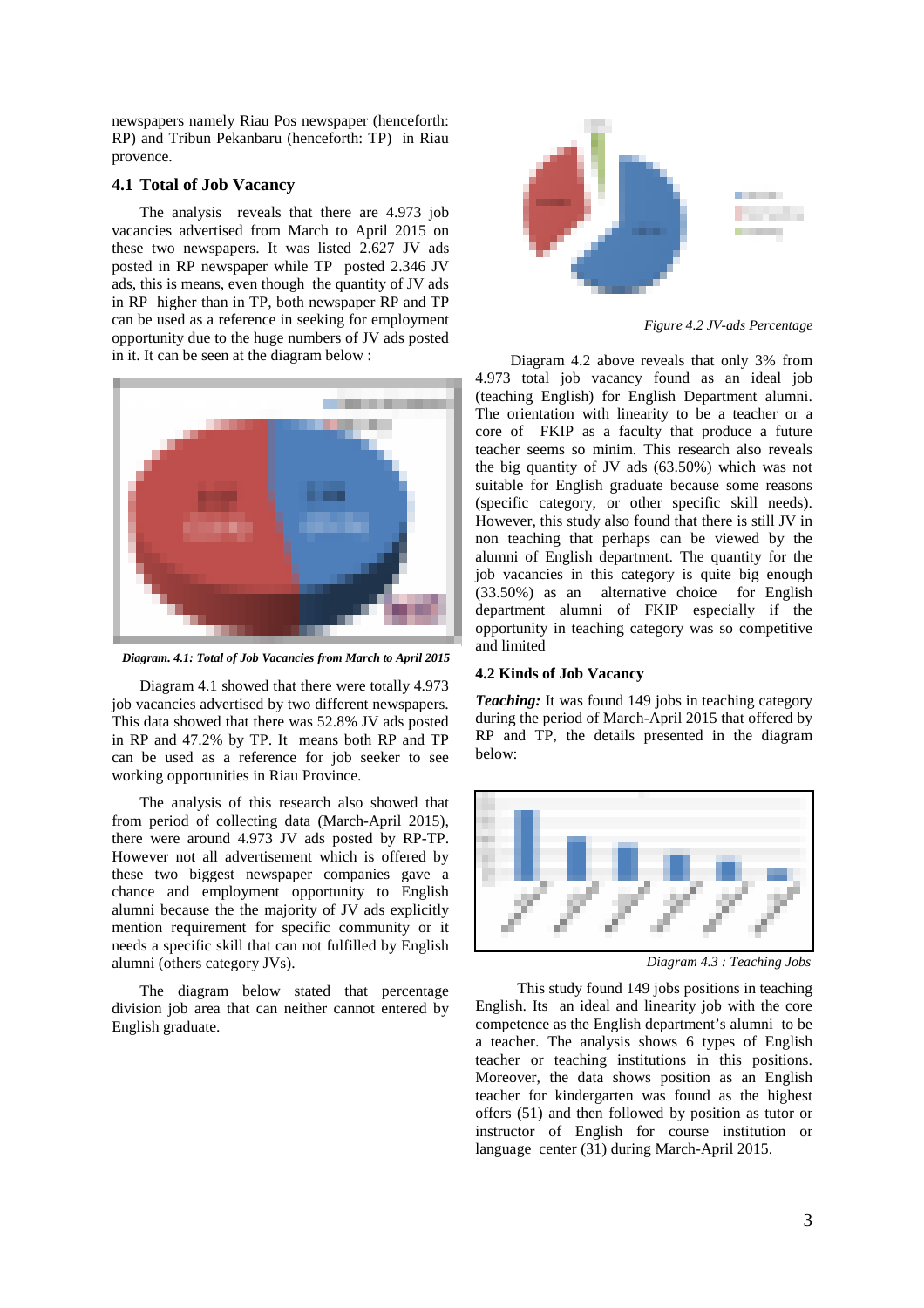This study also found offers as an English teacher Junior High School (25), Senior High School (19), Elementary School (15) and unclear institutions however needs for English teacher this study put in others (8) teaching English.

*Non-teaching:* It was found 1.668 jobs at non-teaching category category that offered by many companies or institutions. The diagram below explains the ten highest frequency of employment offers in non-teaching category it based on the quantity of JV ads in RP and TP newspapers.

.





This study found 1.668 jobs positions for nonteaching category however, this study only listed the highest jobs offered during the period of data collection. In this category listing the JV ads explicitly mention English competencies or open for all majors. It means that there were an opportunities for everyone who looks for employment. Therefore, all job seekers including the English department alumni can apply. The data shows JV ads from this category were mention hundreds of positions, However this research only listed 10 types of nonteaching jobs seen from the highest quantity from the JV ads percentage from both of newspapers.

Marketing is the first position with 352 JV ads. The second is Front office with 203 jobs offers, and then followed with administration staff with 140 jobs offers. Moreover, the data reveals JV ads for positions as Manager (97), Journalist (51), Supervisor (49), and Secretary (20) and then listed also JVs offers a position as Customer Service (20), Accounting staff (17) and public relation (10). The data presented in the diagram above indicate that there are 10 non-teaching job could be seen as an alternative reference for English alumni to apply.

#### **4.3 Requirements Wanted.**

The data analysis in this study found the 10 most requested requierements and competencies. This requirements appears in the majority JV ads, it means that this terms and conditions are what the users' (e.g company, institusion in private or state sector) needs.

The diagram below gives an overview of what competencies and the rules.



Diagram 4.5 Most requirement wanted

Honest is the first position as the requierement wanted by the users, this was proved by the frequency in JV ads (872). Knows how to operate Computer (594) is the second highest requirement, followed by Discipline (445) as the highest third. Then followed with Responsible (408), Good communication skill (356), Able to work in a team or working independently (318). The study also found during the data collection period another requirements and conditions that the user needs such as Creative and innovative (288) and good loking (179). Moreover, this study also indicate that the job seekers need to have is GPA min-3.0 (151) and has a driving licenseA / C (86)

The ten (10) requeirements and terms above showing that these requeirements were the essential needs of the working world and it should provide by a job seekers that seeking for employment in the institutions or companies. These ten (10) most requierement wanted is the competencies that should knows by the faculty to construct their students in order their alumni can be accepted well in the working world. Moreover, these requirements were found explicitly both in teaching or non-teaching and counted into percentage to shows the needs of the working world. These also indicated that the 10 requirements above

#### **5. Conclusion**

This study based its data from the corpus which consists of 4.973 JV ads. These was posted in two largest newspaper in Riau province (Riau Pos and Tribun Pekanbaru) from March to April 2015. Riau Pos shown 2.627 higher in advertised JV ads than Tribun Pekanbaru, however both newspaper can be used as a reference due to many JV ads posts every day. The collection of data during the period of data collection shows that in a day it can be found around 40- 45 JV ads offered. However, from 4.973 JV ads, this study only found 149 jobs or only 3% from the total corpus. This numbers were shocking as this number showing that the job opportunity in teaching criteria was so small. However, this study also found that there is still a big opportunity in non-teaching that perhaps can be viewed by the alumni of English